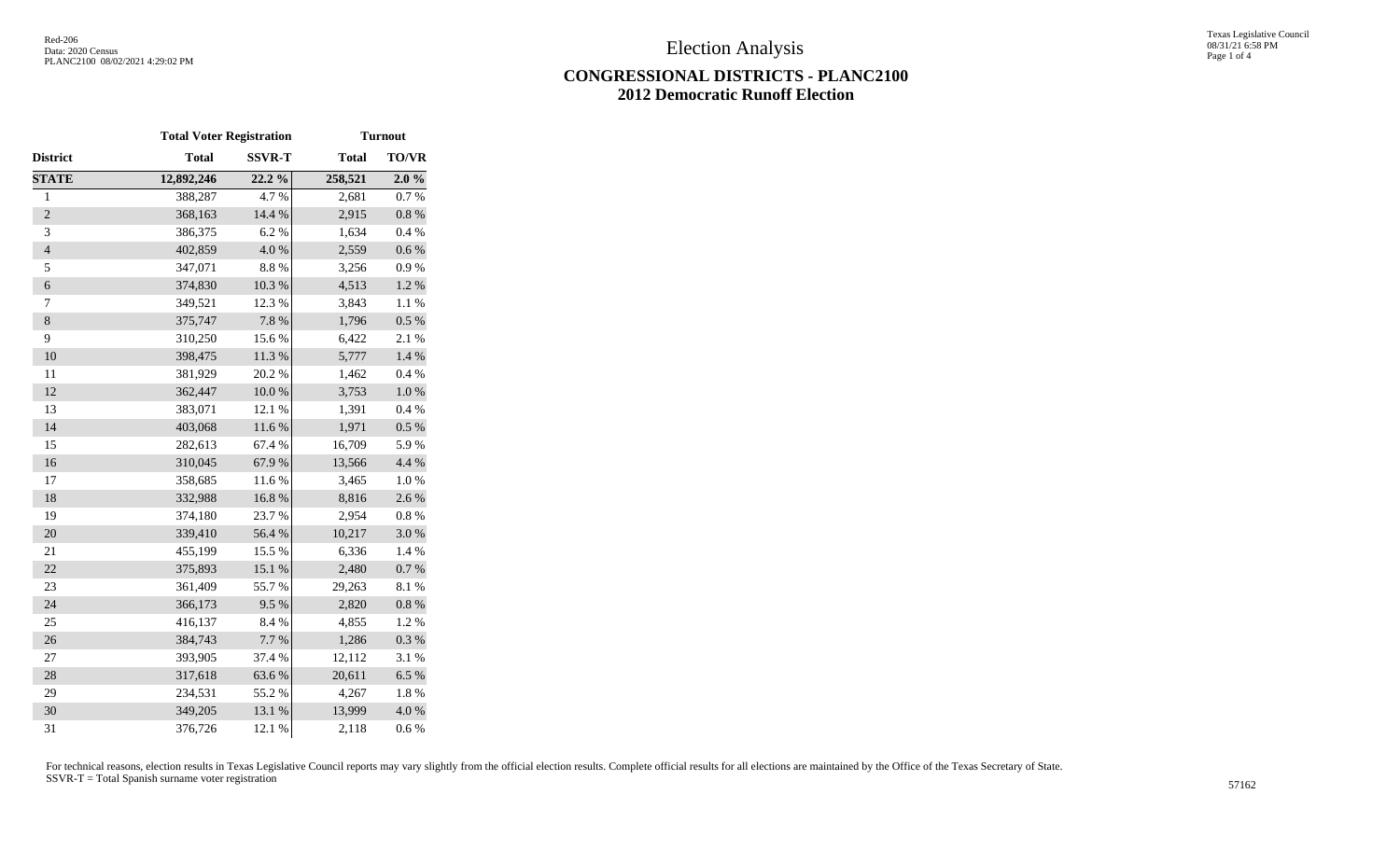Election Analysis

Texas Legislative Council 08/31/21 6:58 PM Page 2 of 4

## **CONGRESSIONAL DISTRICTS - PLANC2100 2012 Democratic Runoff Election**

|                 | <b>Total Voter Registration</b> |               | <b>Turnout</b> |              |
|-----------------|---------------------------------|---------------|----------------|--------------|
| <b>District</b> | <b>Total</b>                    | <b>SSVR-T</b> | <b>Total</b>   | <b>TO/VR</b> |
| 32              | 377,987                         | 9.2%          | 5,058          | 1.3%         |
| 33              | 221,677                         | 36.7%         | 20,419         | 9.2%         |
| 34              | 318,595                         | 73.1 %        | 24,120         | 7.6 %        |
| 35              | 318,090                         | 44.7 %        | 6,340          | 2.0 %        |
| 36              | 394,344                         | 9.8%          | 2.737          | 0.7%         |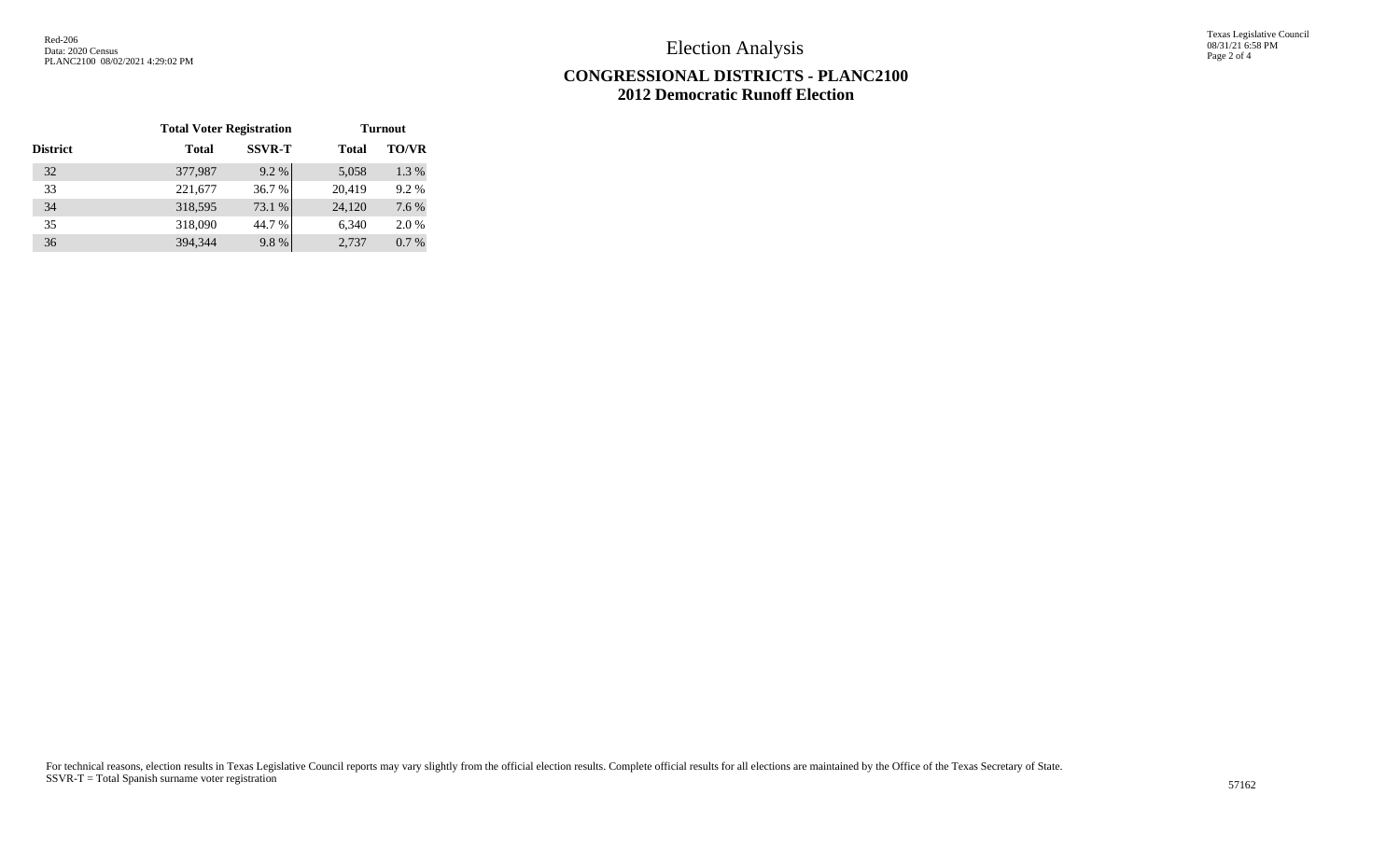Election Analysis

## **CONGRESSIONAL DISTRICTS - PLANC2100 2012 Democratic Runoff Election**

Texas Legislative Council 08/31/21 6:58 PM Page 3 of 4

|                 |          | <b>U.S. SEN</b> |                    |        |
|-----------------|----------|-----------------|--------------------|--------|
| <b>District</b> | Sadler-D |                 | <b>Yarbrough-D</b> |        |
| <b>STATE</b>    | 148,824  | $63.1\%$        | 87,116             | 36.9%  |
| 1               | 2,022    | 76.0%           | 640                | 24.0%  |
| $\overline{c}$  | 2,372    | 81.4%           | 543                | 18.6%  |
| 3               | 1,193    | 73.0%           | 441                | 27.0%  |
| $\overline{4}$  | 1,903    | 74.4 %          | 655                | 25.6%  |
| 5               | 2,250    | 70.5 %          | 941                | 29.5 % |
| 6               | 2,724    | 61.7%           | 1,691              | 38.3%  |
| 7               | 3,054    | 82.3%           | 659                | 17.7 % |
| 8               | 1,268    | 70.8%           | 522                | 29.2 % |
| 9               | 3,061    | 48.9%           | 3,197              | 51.1%  |
| 10              | 4,472    | 79.6%           | 1,147              | 20.4 % |
| 11              | 1,014    | 69.5%           | 444                | 30.5 % |
| 12              | 2,557    | 68.6%           | 1,171              | 31.4%  |
| 13              | 960      | 69.2%           | 428                | 30.8%  |
| 14              | 2,209    | 69.2%           | 984                | 30.8%  |
| 15              | 8,199    | 57.9%           | 5,956              | 42.1 % |
| 16              | 7,088    | 61.4%           | 4,463              | 38.6%  |
| 17              | 2,274    | 68.9%           | 1,025              | 31.1 % |
| 18              | 3,772    | 42.8%           | 5,044              | 57.2 % |
| 19              | 1,894    | 64.1 %          | 1,059              | 35.9%  |
| 20              | 6,177    | 66.2%           | 3,151              | 33.8%  |
| 21              | 5,162    | 82.7%           | 1,082              | 17.3 % |
| 22              | 1,757    | 70.8%           | 723                | 29.2 % |
| 23              | 14,433   | 60.5 %          | 9,430              | 39.5 % |
| 24              | 2,073    | 75.3 %          | 681                | 24.7%  |
| 25              | 3,953    | 82.2%           | 855                | 17.8%  |
| 26              | 950      | 75.0%           | 317                | 25.0%  |
| 27              | 6,549    | 61.9%           | 4,027              | 38.1 % |
| 28              | 11,555   | 56.3%           | 8,969              | 43.7%  |
| 29              | 2,611    | 61.2%           | 1,656              | 38.8 % |
| 30              | 7,320    | 55.9%           | 5,775              | 44.1 % |
| 31              | 1,670    | 78.8%           | 448                | 21.2%  |
| 32              | 3,813    | 77.7 %          | 1,093              | 22.3 % |